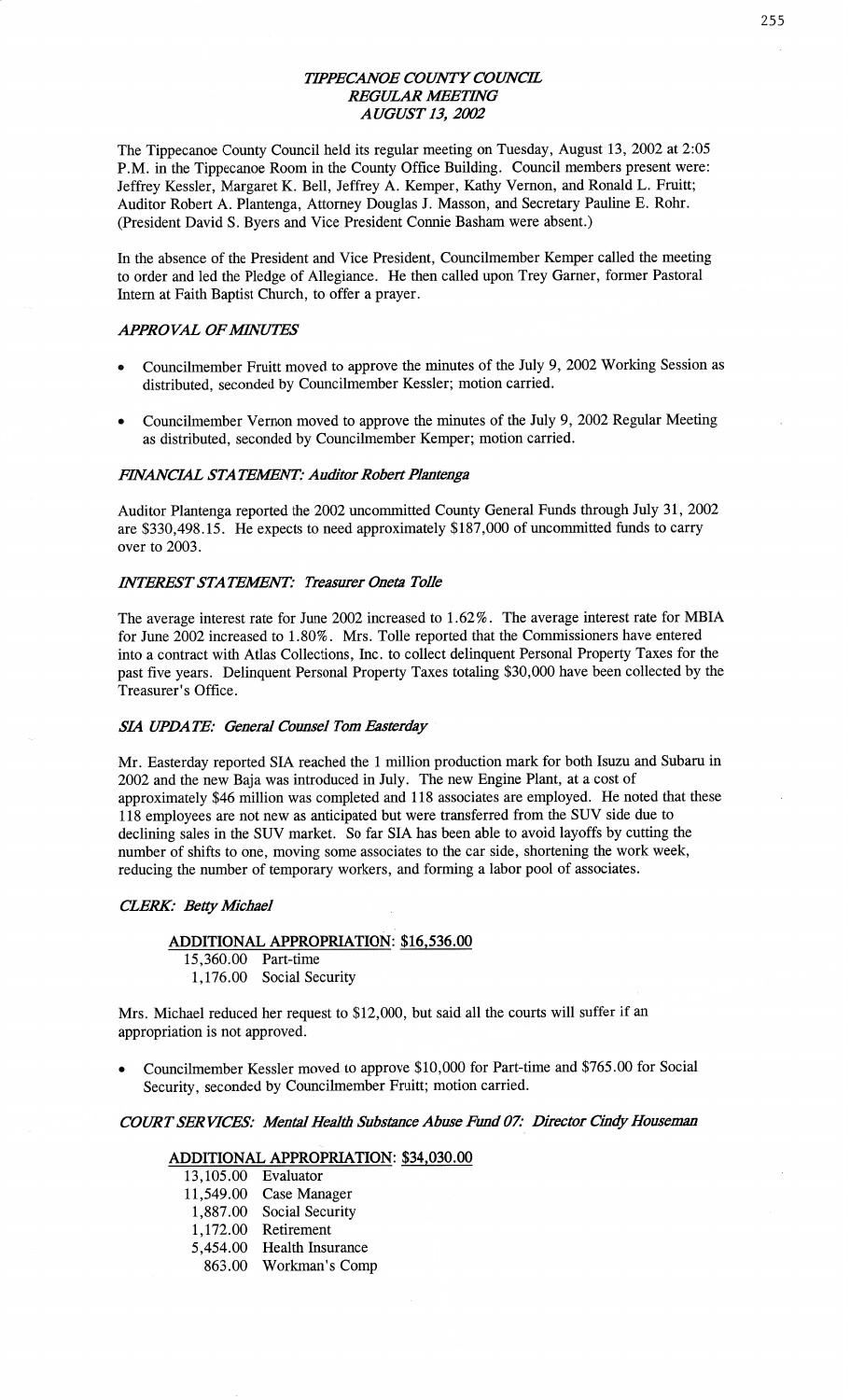| <b>SALARY ORDINANCE</b> Position<br>Full Time | Evaluator<br>Case Manager | Rate<br>1,310.50<br>1,154.83 | Salary<br>13,105.00<br>11,549.00 |
|-----------------------------------------------|---------------------------|------------------------------|----------------------------------|
|                                               |                           |                              |                                  |
|                                               |                           |                              |                                  |

**Mrs.** Houseman requested funding approval for the remainder of 2002 for the Drug Evaluator position that will be paid from Fund 07 but will be equally split between **Court** Services and Cary **Home.** She also requested funding approval for an **additional Case** Manager position contingent on the creation of the position by the **Commissioners.** 

Auditor Plantenga pointed out that at last Thursday's Working Session Commission President Knochel advised against appropriating the funding before the position is created. Councilmember Kemper admitted **that** the Council has proceeded this way in the past but asked the Attorney for his opinion. Attorney **Masson** said he thought there could be **a** problem with allocating money for **a** position that isn't there yet.

Councilmember Fruitt moved to approve the appropriation of \$13,105.00 for the Evaluator, \$1,003.00 for Social Security, \$623.00 for Retirement, \$2,727.00 for Health **Insurance,** and \$459.00 for **Workman's Comp, seconded** by Councilmember Vernon; **motion passed 4** — 0 with Councilmember Kessler abstaining.

- **o** Councilmember Vernon **moved** to approve the Salary Ordinance for the Evaluator position, **seconded** by **Councilmember Pruitt;** motion passed 4 — **O** with Councilmember Kessler abstaining.
- **0** There was no **motion** for the **Case** Manager position.

#### *RESOLUTION 2002-27—CL: Approving Lease* of *Facilities* by Com *Services*

Attorney **Masson** read the Resolution:

(quote)

# **RESOLUTION** NO. **2002-27-CL RESOLUTION** OF **COUNTY COUNCIL APPROVING LEASE** OF **FACILITIES**

**WHEREAS,** The Board of Commissioners of Tippecanoe County, after Notice and Hearing, adopted Resolution No. 2002-26-CM finding the necessity of providing additional office space and facilities for Tippecanoe County Court Services programs pursuant to **a proposed** addendum to the **Lease** Agreement for the **lease** of office facilities located at 117 N. **14'1'** (sic) Street, **Lafayette, Indiana** from Eastside Square, **LLC;** and

**WHEREAS,** the Tippecanoe County Council finds **that** the provision of **such** additional office space and **facilities** for the **provision** of Tippecanoe County Court **Services** programs is needed.

NOW **THEREFORE** BE IT **RESOLVED,** that the **proposed addendum** to Lease Agreement between the Tippecanoe County Board of **Commissioners** and the Tippecanoe County Court Services as Lessee and Eastside Square, LLC as Lessor for the provision of office **space**  and **facilities** for the Tippecanoe County Court **Services** programs be and the same is hereby approved.

| PASSED AND ADOPTED this          | .2002.<br>day of                 |  |  |
|----------------------------------|----------------------------------|--|--|
|                                  | <b>TIPPECANOE COUNTY COUNCIL</b> |  |  |
|                                  | David S. Byers, President        |  |  |
|                                  | Connie Basham, Vice President    |  |  |
|                                  | Jeffrey Kessler                  |  |  |
|                                  | Margaret K. Bell                 |  |  |
| ATTEST:                          | Jeffrey A. Kemper                |  |  |
| Robert A. Plantenga,             | Kathy Vernon                     |  |  |
| <b>Tippecanoe County Auditor</b> |                                  |  |  |

Ronald L. Fruitt

(unquote)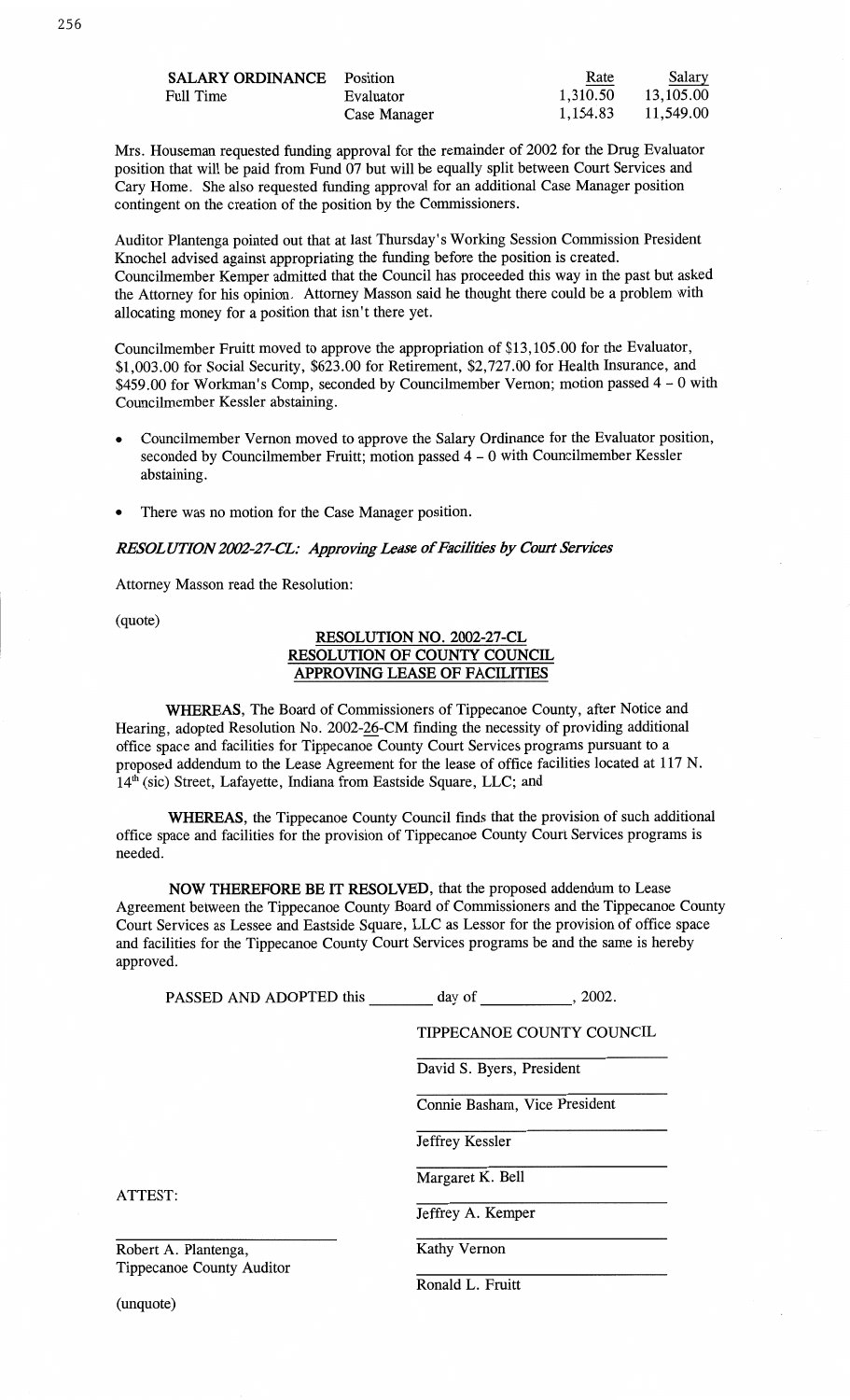Attorney Masson explained that, by Statute, the Council is required to approve a lease.

Councilmember Fruitt moved to approve Resolution 2002-27-CL, seconded by Councilmember Vernon; **motion** passed **4** — 0 with Councilmember Kessler abstaining.

# $CASA:$  *Indiana Criminal Justice Institute Grant 44: Assistant Director Connie Schneck*

# **ADDITIONAL APPROPRIATION:** \$14,189.00

13,180.00 Part—time 1,009.00 Social Security

| <b>SALARY ORDINANCE</b> | <b>Position</b>       | Rate     | <b>Salary</b> |
|-------------------------|-----------------------|----------|---------------|
| Part-time               | Data Processing Mgr   | 11.00/hr |               |
|                         | Special Project Coord | 11.50/hr |               |

Mrs. Schneck explained that these positions will be funded from a one year Indiana Criminal Justice Institute Grant. The Data Processing Manager portion of the funding will be added to the current **CASA** part-time clerical staff position. This person will keep the data up to date and help to evaluate the needs of the children. The Special Projects Coordinator will focus on cases involving children under twelve months of age with young **first** time mothers. There were 14 abuse cases in **this** age category in 2001. Mrs. Schneck said the Commissioners have said the Special Projects Coordinator will not become a permanent position.

- **0** Councilmember **Kessler** moved to approve the Additional Appropriation of \$14,189.00 for the two part-time **CASA** positions, seconded by Councilmember Bell; motion carried.
- **0** Councilmember Kessler moved to approve the Salary **Ordinance,** seconded by Councilmember Bell; motion carried.

#### *SUPERIOR COIRTIH.' Judge Loretta Rush*

# **ADDITIONAL APPROPRIATION:** \$3,200.00 3,200.00 Translator

Judge Rush explained she has **a** \$70.00 balance in the Translator line item and is holding bills totaling approximately \$1,000.00. Because she sees some of the parents multiple times, she said she orders **non-English** speaking parents to take English as **a** second language.

**-** Councilmember Kessler **moved** to approve the appropriation of \$3,200.00 for Translator, seconded by Councilmember Vernon; motion carried.

# **REDUCTION** OF **APPROPRIATION: \$14,500.00**

14,500.00 Institutional Care

Judge Rush requested a reduction in the Institutional Care line item to help cover the cost of the JAMS Program at Cary Home for the remainder of the year. The Judge's request will be followed by an Additional Appropriation request of the **same** amount by Cary Home. Judge Rush said JAMS is an alternative to the Boys' and Girls' Schools that charge \$80.00 per day for our juveniles.

Auditor Plantenga interjected that Judge **Rush's** request can be lowered to \$14,233.00 due to calculation corrections to the Cary Home request.

Social Security should be \$857.00

Retirement should be \$532. 00

Workman's comp should be \$0.00 (the Commissioners pay this)

**0** Councilmember Kessler moved to approve the reduction of \$14, 233.00 from Institutional Care, seconded by Councilmember Vernon; motion carried.

#### *CARY HOW' Director Rebecca* Humphrey

#### **ADDITIONAL APPROPRIATION:** \$14,500.00

| 6,982.00 Juv En/Treatment Coord      |
|--------------------------------------|
| 4,209.00 Juv En/Treatment Specialist |
| 798.00 Social Security               |
| 496.00 Retirement                    |
| 1,653.00 Health Insurance            |
| 365.00 Workman's Comp                |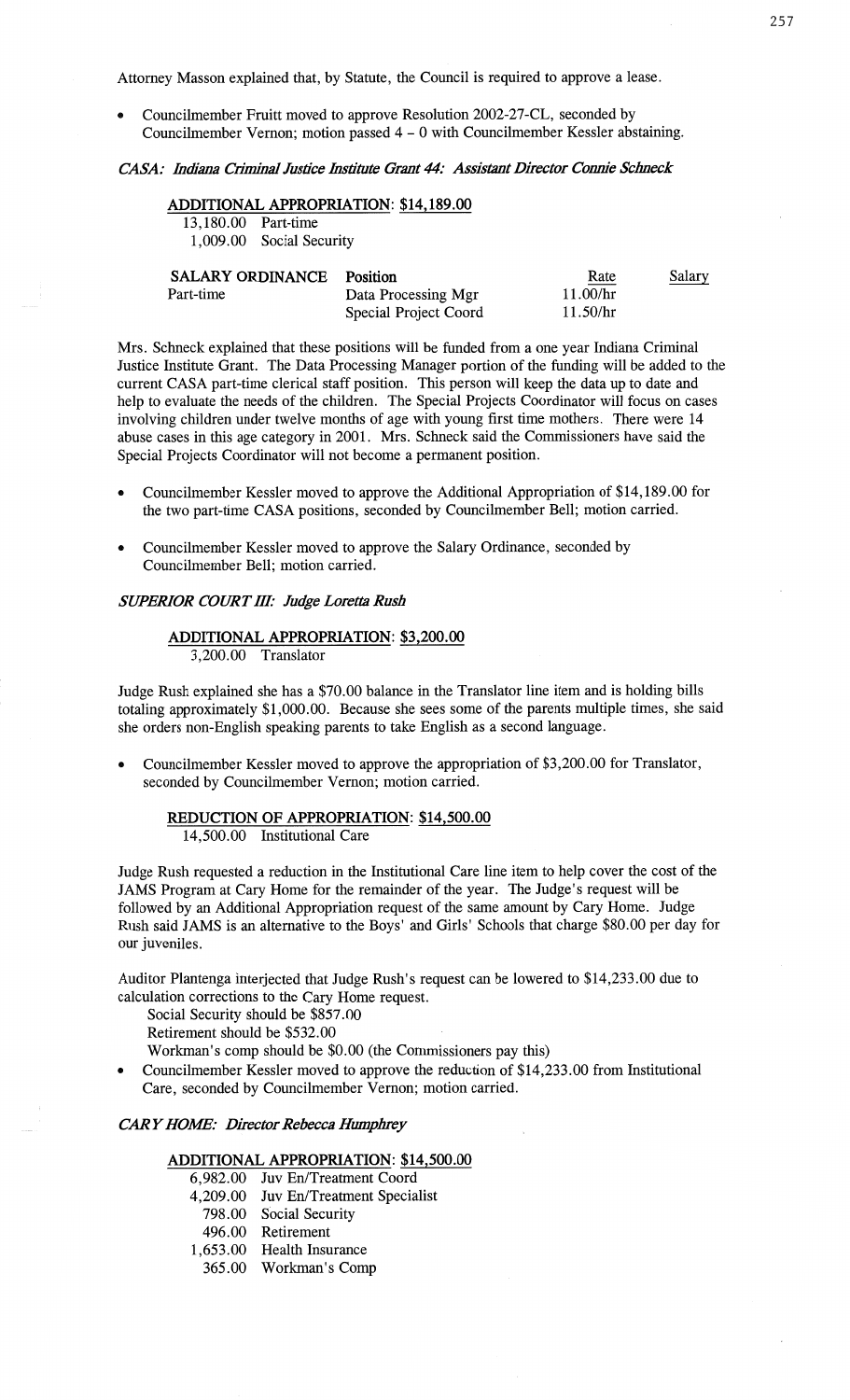**This appropriation** will help **fund** the JAMS program at Cary Home for the remainder of the year.

**0 Councilmember** Kessler moved to **approve** \$6,982.00 for Juv **En/Treatment Coord.,**  \$4,209.00 for Juv **En/Treatment Specialist,** \$857.00 for Social Security, \$532.00 for Retirement, and \$1,653.00 for **Health** Insurance for **a** total of \$14,233.00, seconded by **Councilmember Vernon; motion** carried. *\*\*\*\*\*\** 96\*

# CAR *Y HOW: 2001 Annual Report*

Following are highlights of the 2001 **Annual** Report:

- 2,005 **juveniles** with an average age of **14.4** were served.
- 91.7% success rate (discharged to less restrictive placements)
- 8 runaways
- 5 restraints
- 21 **juveniles served** by JAMS
- Therapists conducted 565- group therapy **sessions,** attended 100 court **hearings,** and held 36 case conferences
- 48 parents participated in Education and Support Group **Sessions**
- <sup>84</sup>juveniles participated in tutoring (increased grades and school **attendance while** at Cary Home)
- **\* \$49,465.63** received in grants (most for JAMS)

The **2002** Receipts total \$430,143.05 which is 59% of the estimated 2002 revenue of \$728,700.00. The 2002 **Statistical Report** shows the average daily census for the Residential Unit is 5.4.

#### *SIERIFE' County* Misdemeanant *Fund* 79

# **ADDITIONAL APPROPRIATION: \$98,901.00**

23,901.00 **Uniforms** & Clothing 50,000.00 Medical 25,000.00 Supplies

**This** is an annual amount received from the State for housing Misdemeanants **that** must be appropriated before it can be spent by the Sheriff's Department.

**0** Councilmember Kessler **moved** to approve the appropriation of \$98,901.00, seconded by Councilmember **Bell; motion** carried.

# *SHERIFF: 2002 Compensation Agreement*

**This** Agreement continues the **compensation** agreed upon for 2002 for **Sheriff** Murtaugh. Following Sheriff Murtaugh's resignation, **William** "Smokey" Anderson was appointed on March 8, 2002 to fill that position. **This** Agreement, in the amount of \$97,594.00, is **effective**  from **that** date **through** December 31, 2002.

 $quote)$ 

# **COMPENSATION AGREEMENT** IN **LIEU** OF **STATUTORY FEES BETWEEN WILLIAM "SMOKEY" ANDERSON**  AND THE **COUNTY** OF **TIPPECANOE, STATE** OF **INDIANA**

**WHEREAS,** the office of the County Sheriff in the **State** of Indiana is regulated by IC 36-2-13-1 et seq.; and

**WHEREAS,** IC 36—2-13—2.8 provides an alternative **method** by which to compensate county sheriffs; and

**WHEREAS, such** alternative method provides a **financial** benefit to the citizens of Tippecanoe County and fairly compensates the sheriff on **a fixed** basis; and

**WHEREAS,** the County of Tippecanoe, State of Indiana ("County") entered into a contract with the then duly elected Sheriff of Tippecanoe County, David R. Murtaugh, **effective**  as of January 1, 1999 providing for an **annual** salary for the **Tippecanoe** County Sheriff in lieu of the Sheriff **s** obtaining **a** salary and the statutory fees authorized by IC **6-8.1-8-3** and IC 36-8-10- 7, and

**WHEREAS, said** contract was amended **annually** through and including the Third **Amendment** to Compensation Agreement entered into by and between Tippecanoe County of the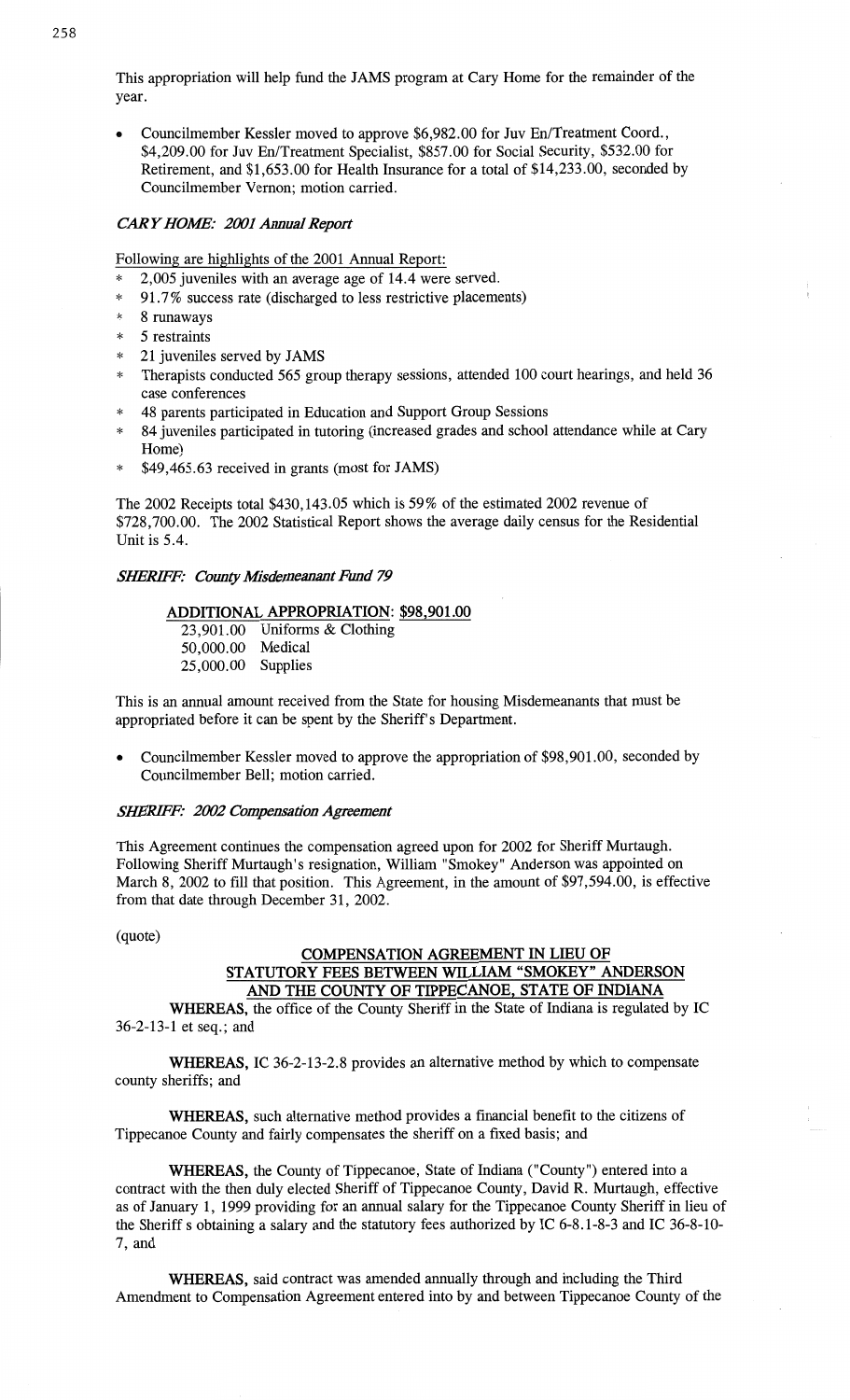**State** of **Indiana** and then Sheriff David R. Murtaugh as **Sheriff** of **Tippecanoe County** extending said contract for the period from January 1, 2002 to December 31, 2002 and providing for an **annual** salary to be paid to the **Sheriff** of **Tippecanoe** County, State of **Indiana** in the **amount** of Ninety-Seven **Thousand** Five Hundred Ninety-Four Dollars (\$97,594.00) for fiscal year 2002, and

**WHEREAS, upon** the resignation of then **Sheriff** David R. **Murtaugh,** William "Smokey" **Anderson** ("Anderson") was appointed to fill **Sheriff** Murtaugh's unexpired term as Sheriff of Tippecanoe **County.** 

**WHEREAS,** the County of **Tippecanoe** and Sheriff William "Smokey" **Anderson** desire to enter into an agreement for compensation of the Tippecanoe **County** Sheriff for the remainder of fiscal year 2002.

**NOW, THEREFORE,** in consideration of the mutual **covenants** and **conditions** recited herein, the parties agree as **follows:** 

1. **Anderson** shall assign to and deposit **into** the County General Fund any and all fees to which he is entitled, or become entitled, pursuant to IC 36-2—13-2.8, including without limitation thereby the **fees** described in IC 6-8.1-8-3 during the **term** of this Agreement, and the County, in accordance with IC 36-2—13-2.8(b) **shall** make an appropriation from the County General Fund for feeding **prisoners.** 

2. **That** in **consideration** of Anderson's assignment and deposit of the above recited monies into the County General Fund, the County, by and through its Council, **shall** fix and **establish a** salary ordinance in favor of **Anderson.** 

Further, **Anderson shall** be entitled to all other medical, retirement, disability, and other benefits as heretofore established by the County on Murtaugh's behalf, and such benefits **shall** be **continued** during the term of **this** agreement and shall be in **addition** to and not **considered a** par<sup>t</sup> of, the salary formula **established** herein.

3. **That** neither the **assignment** nor deposit of monies by **Anderson into** the County General **Fund** shall be construed so as to relieve **Anderson** of any **duties** or **responsibilities** which are imposed **upon** him by IC 6—8.1-8-3 or 36—8-10—7.

4. **Anderson** shall execute and deliver, subject to the approval of his attorney, to the County such documents as may be required by the County to effectuate the terms of this **Agreement.** 

5. The term of this Agreement shall be from the date of **Anderson's** appointment, March 8, 2002, through and including December 31, 2002.

6. The method and manner of **deposits** to the General Fund by **Anderson shall** be made on such terms and at such **times** as the parties **shall** agree in order to effectuate an efficient procedure.

**Anderson shall maintain** all necessary **records** and reports, and in such form and **manner**  as prescribed by the State Board of Accounts, and **shall** provide **such** information to the County **within** a reasonable period after for the same is **made.** 

- 7. This **Agreement** may terminate by any of the following **means:**
- (a) **Expiration** of the term without an extension or renewal by the parties;
- (b) Resignation, removal, or failure of Anderson to assume the Office of **Tippecanoe County Sheriff,**
- (0) In the event **Anderson should** die in office, he should be entitled to such benefits of the salary established hereunder through date of death, and to **such other**  benefits as are otherwise provided by the County' **Salary** Ordinance for the duly elected county sheriff.
- 8. In the event any provision, section, paragraph, clause or other portion of this Agreement should be declared by a court of competent jurisdiction to be invalid for any reason, the remaining provisions shall remain in full force and effect, if **such** provisions can, without the **invalid provision** or provisions, be given the effect intended by the parties hereto.
- 9. This Agreement shall be interpreted under the laws of the State of **Indiana.**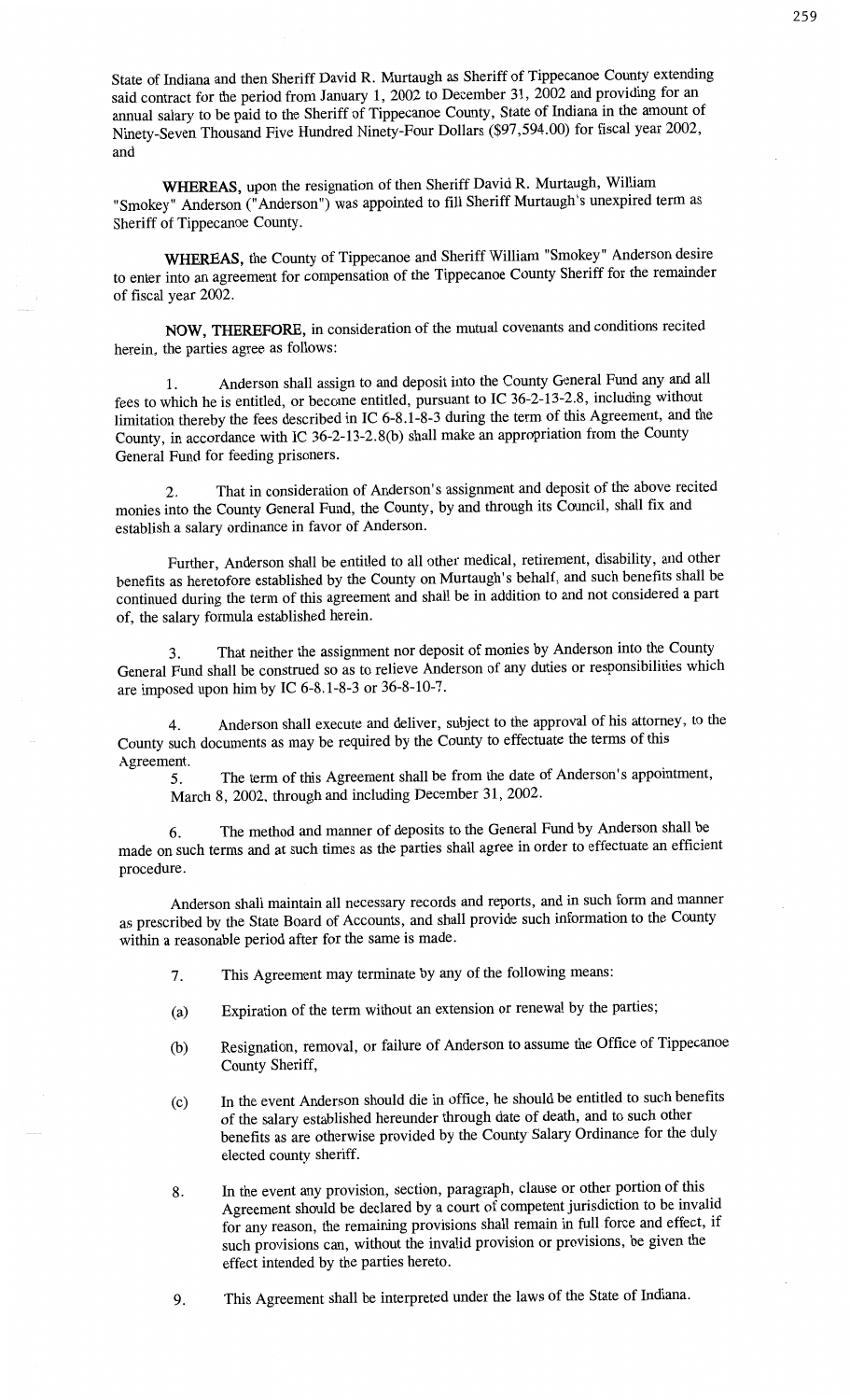10. Anderson **shall** be paid an aliquot portion of the annual salary of **Ninety-Seven Thousand** Five Hundred Ninety-Four Dollars (\$97,594.00) for fiscal year 2002 **equal** to the portion of such annual **salary that** Anderson's number of **days** of service as Sheriff of Tippecanoe County during **fiscal** year 2002 bear to the total number of days in such fiscal year.

IN WITNESS WHEREOF, the parties hereto set their respective **hands** as of the day of <u>6 , 2002</u>.

# **TIPPECANOE COUNTY SHERIFF TIPPECANOE COUNTY COUNCIL**

**/s/William** "Smokey" Anderson **Sheriff of Tippecanoe County David S. Byers, President** 

Connie **Basham, Vice President** 

Margaret K. Bell

Ronald L. Fruitt

Jeffrey A. Kemper

Jeffrey Kessler

Kathy Vernon

# **BOARD** OF **COMMISSIONERS**  OF **TIPPECANOE COUNTY**

/s/John L. Knochel, President

**ATTEST: /s/KD Benson, Vice President /s/Robert** A. Plantenga, Auditor **/s/Ruth** E. **Shedd,** Member

#### **APPROVED** AS TO **FORM:**

**/s/David** W. **Luhman Tippecanoe** County Attorney

(unquote)

**-** Councilmember Kessler moved to **approve** the 2002 Compensation Agreement for Sheriff **William** "Smokey" **Anderson, seconded** by Councilmember **Vernon;** motion carried.

#### *COWASSES'SOR*

# **ADDITIONAL APPROPRIATION: \$402.00**

402.00 Office Supplies

**<sup>A</sup>bill** for Office Supplies was inadvertently **paid** from the County **Assessor's** General Fund Budget instead of the Reassessment Fund Budget. **A** claim has been written from the Reassessment Fund to repay the General Fund and **this** request will put money back **into** the General Fund **line** item.

**0** Councilmember Pruitt moved to **approve** the Additional **Appropriation,** seconded by Councilmember Vernon; motion carried.

# *BUILDING PERMTS: Building Commissioner* Ron *Highland*

# **ADDITIONAL APPROPRIATION:** \$5,000.00 5,000.00 Travel

Mr. Highland reduced his request to \$2,000.00 which he **thinks** will carry **this** line **item** until the end of the year. With an average of twelve (12) to fifteen (15) inspections per day, he **said** the **three** (3) Inspectors average 5,000 **miles** per **month.** According to a **recent** report, he said **this**  line item has a balance of \$8,866.

**With a** balance of \$8,866.00, Councilmember Kemper suggested **that** Mr. Highland come **back**  in October or November if he still needs additional **funds** at **that time.** Councilmember Kessler agreed this would be **consistent** with the Council's advice to other **departments.**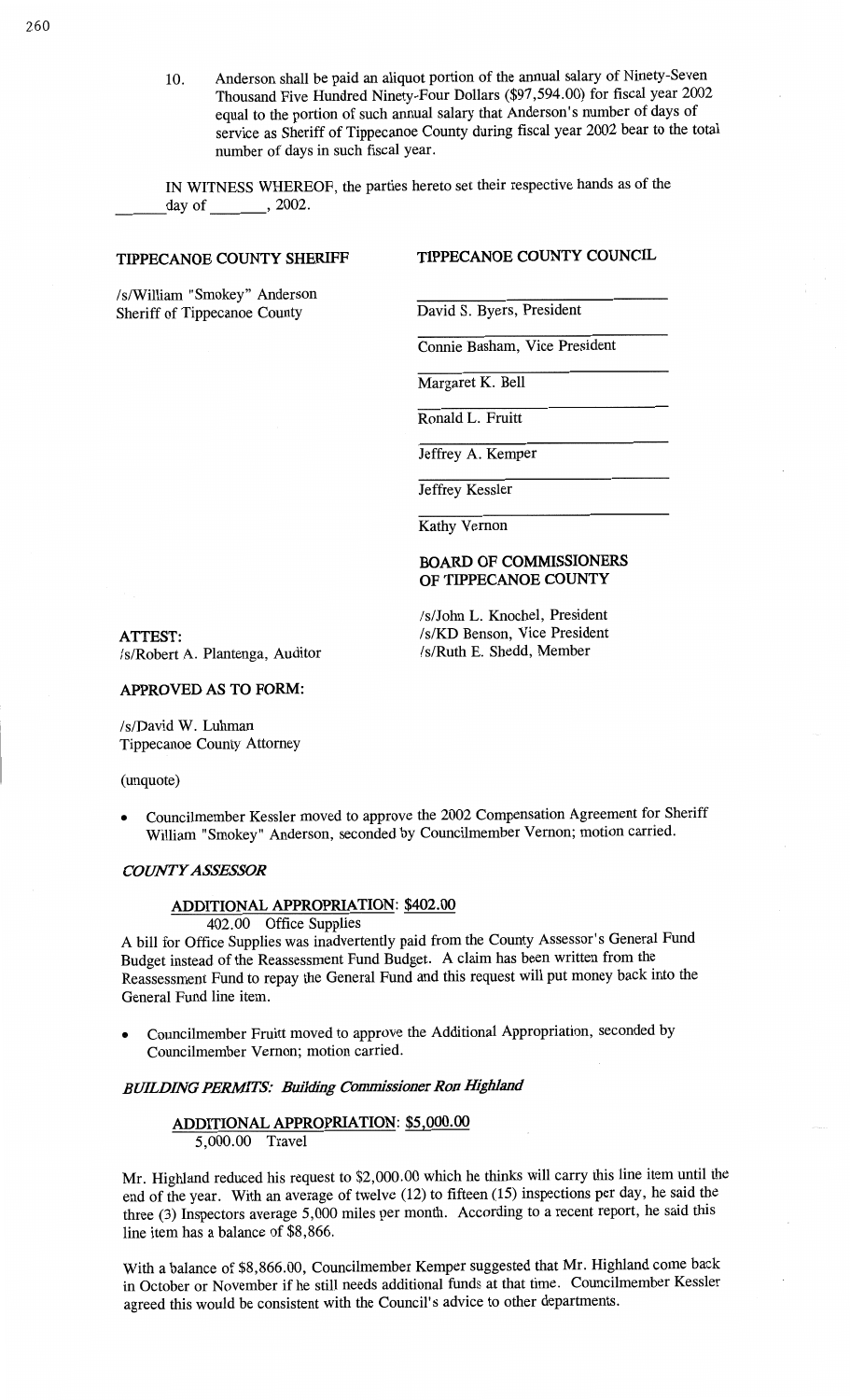Mr. Highland expressed his dissatisfaction with waiting until November in case there are not sufficient funds at that time for an appropriation. He **said** the Inspectors **won't** work for two **months** without reimbursement for this gas expense.

In response to Councilmember Vernon's question about the rate used, Auditor Plantenga explained the County's Travel Policy uses the IRS Reimbursable rate that is currently **35.6** cents per mile and based on their calculation of the cost to operate a vehicle. Since this rate adjusts itself, the County does have to continually change the Travel Policy to specific amount.

There was no motion.

# *SUPERIOR COURT: Baz'lifi'KeIIy Davis*

# **ADDITIONAL APPROPRIATION: \$29,779.00**

| 15,000.00 Overtime  |                          |
|---------------------|--------------------------|
| 12,000.00 Part-time |                          |
|                     | 2,066.00 Social Security |
|                     | 713.00 Retirement        |

Ms Davis reduced the Overtime request to \$10,500.00 and the Part-time request to \$8,400.00. Although both line items are currently out of money, she hopes the additional fimds will be sufficient until the end of the year.

Auditor Plantenga noted the corresponding reductions in benefits:

Social Security can be reduced to \$804.00 for Overtime and to \$643.00 for Part-time. Retirement can be reduced to \$499.00 for Overtime.

Councilmember Kessler moved to approve \$10,500.00 for Overtime, \$8,400.00 for Parttime, \$1,447.00 for Social Security, and \$499.00 for Retirement, seconded by Councilmember Pruitt; motion carried.

| 3,340.00 |
|----------|
| 2,300.00 |
| 700.00   |
| 230.00   |
| 110.00   |
|          |

Ms Davis explained that money is available in the Central Law Library line **item** due to **a** change from Westlaw to **Lexis** Nexus which is cheaper.

**<sup>0</sup>**Councilmember Kessler moved to approve the Transfer, seconded by Councilmember Bell; **motion** carried.

#### *IflE'ALZH' Indiana Master Tobacco Settlement Agreement* Fund 23

#### **ADDITIONAL** APPROPRIATION: \$11,528.00

| 7,222.00 | Part-time         |
|----------|-------------------|
| 553.00   | Social Security   |
| 253.00   | Workman's Comp    |
| 500.00   | Travel & Training |
| 3,000.00 | Capital Equipment |

**This** request **will** fund a part-time nurse/epidemiologist to collect and disseminate health related data. **Auditor** Plantenga explained the Capital Equipment request is to purchase a computer.

*-* Councilmember Vernon moved to approve the appropriation for Fund 23, seconded by Councilmember Kessler; motion carried.

| <b>SALARY ORDINANCE</b> | Position             | Rate     | Salary |
|-------------------------|----------------------|----------|--------|
| Part-time               | Nurse/Epidemiologist | 20.06/hr |        |

**-** Councilmember Fruitt moved to approve the Salary Ordinance, seconded by Councilmember Bell; motion **carried.** 

*SUPERIOR COURT* 5: *July* Pay *Fund* 161

# **ADDITIONAL APPROPRIATION:** \$10,000.00 10,000.00 Jury Expense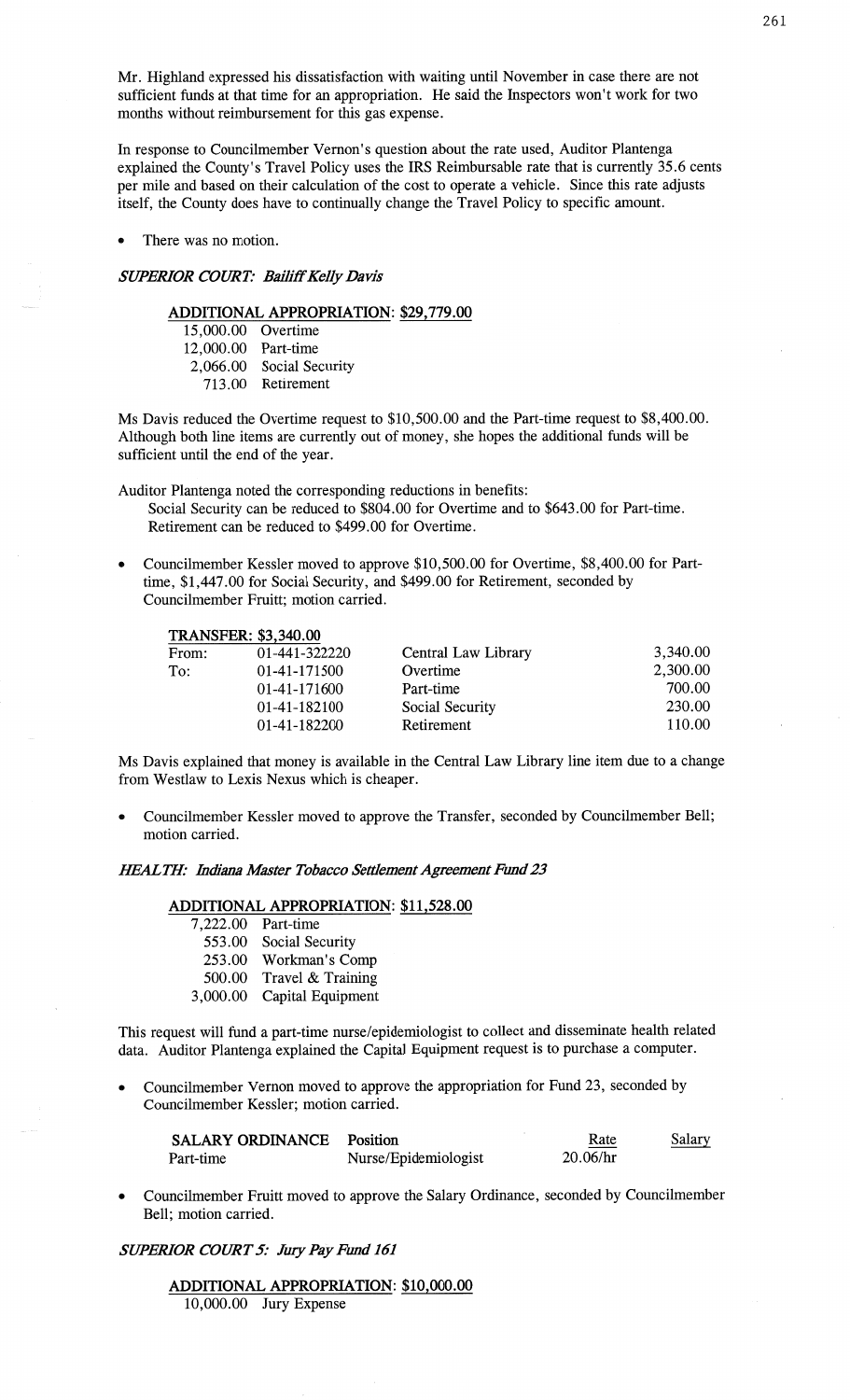**<sup>0</sup>Councilmember** Vernon moved to approve an **additional** \$10,000 from Jury Pay Fund 161, seconded by Councilmember Bell; **motion** carried.

# *COWSIONERS:* Cum Cap Emd I6-

# **ADDITIONAL APPROPRIATION:** \$53,000.00

45,000.00 TCOB/CH Improvements

*\_* 8,000.00 Capital Outlay/Contingency

The Commissioners approved the amendment to the Cum Cap **Plan** on July 1, 2002 to allow these expenditures and the Council endorsed **that** by approving Resolution 2002-23—CL at the July 9, 2002 meeting.

**0** Councilmember Kessler **moved** to approve the appropriation of \$45,000.00 for TCOB/CH Improvements and \$8,000.00 for Capital **Outlay/Contingency** from Cum Cap Fund 16, seconded by Councilmember Fruitt; motion carried.

# *COMMSSIONERS: EDIT* Emd 15

|       | <b>TRANSFER: \$5,621.00</b> |                  |          |
|-------|-----------------------------|------------------|----------|
| From: | 15-34-400200                | Fincl/Payroll/HR | 5,621.00 |
| To:   | 15-34-171500                | Overtime         | 5,000.00 |
|       | 15-34-182100                | Social Security  | 383.00   |
|       | 15-34-182200                | Retirement       | 238.00   |

**This** Transfer is requested to pay anticipated Overtime **associated** with the new **PARIS** Software (Financial/Payroll/Human Resources).

**0** Councilmember Kessler **moved** to approve the Transfer, seconded by Councilmember **Vernon;** motion carried.

# *IHGHWAY: Local Road & Street Fund 02*

# **REDUCTION** OF **APPROPRIATION: \$220,000.00**  220,000.00 CR 200 **S**

# **ADDITIONAL APPROPRIATION: \$220,000.00**  50,000.00 CR 200 N

40,000.00 **S** River Rd 130,000.00 Railroads

**Funding** from the CR 200 **S Project** in **Local Road** & **Street** Fund 26 is being reduced to fimd other projects in the same fund.

- **0 Councilmember** Kessler **moved** to approve the **Reduction** of Appropriation, seconded by Councilmember Bell; motion **carried.**
- **<sup>0</sup>**Councilmember Kessler **moved** to approve the Additional Appropriation, seconded by Councilmember Vernon; **motion** carried.

#### *OTIER BUSHVES'S »*

**Councilmember** Fruitt distributed copies of the Villa's requested 2003 Budget.

**Auditor Plantenga announced** a Public **Hearing** will be held at 10:30 **A.M.,** Friday, August 16, 2002 in the Indiana Supreme Court courtroom on the third **floor** of the State House in Indianapolis regarding the proposed **mandate** of salary increases for Probation Officers in 2004. He said anyone interested in speaking about this **issue** needs to notify them in advance. He submitted **a letter stating** the County **Council's** opposition to the **mandate** for Councilmembers to sign if they wish.

# **PUBLIC COMMENT**

**Dennis** Carson, CDC **(Community Development** Corporation) Vice President, distributed a **Financial** Statement for the CDC from December 31, 2002 through July 10, **2002** as requested by the Commissioners and County Council. He announced a Progress Update of the CDC will be held at 2:00 P.M., Monday, August 19, 2002 at the Swezey Commerce **Center.**